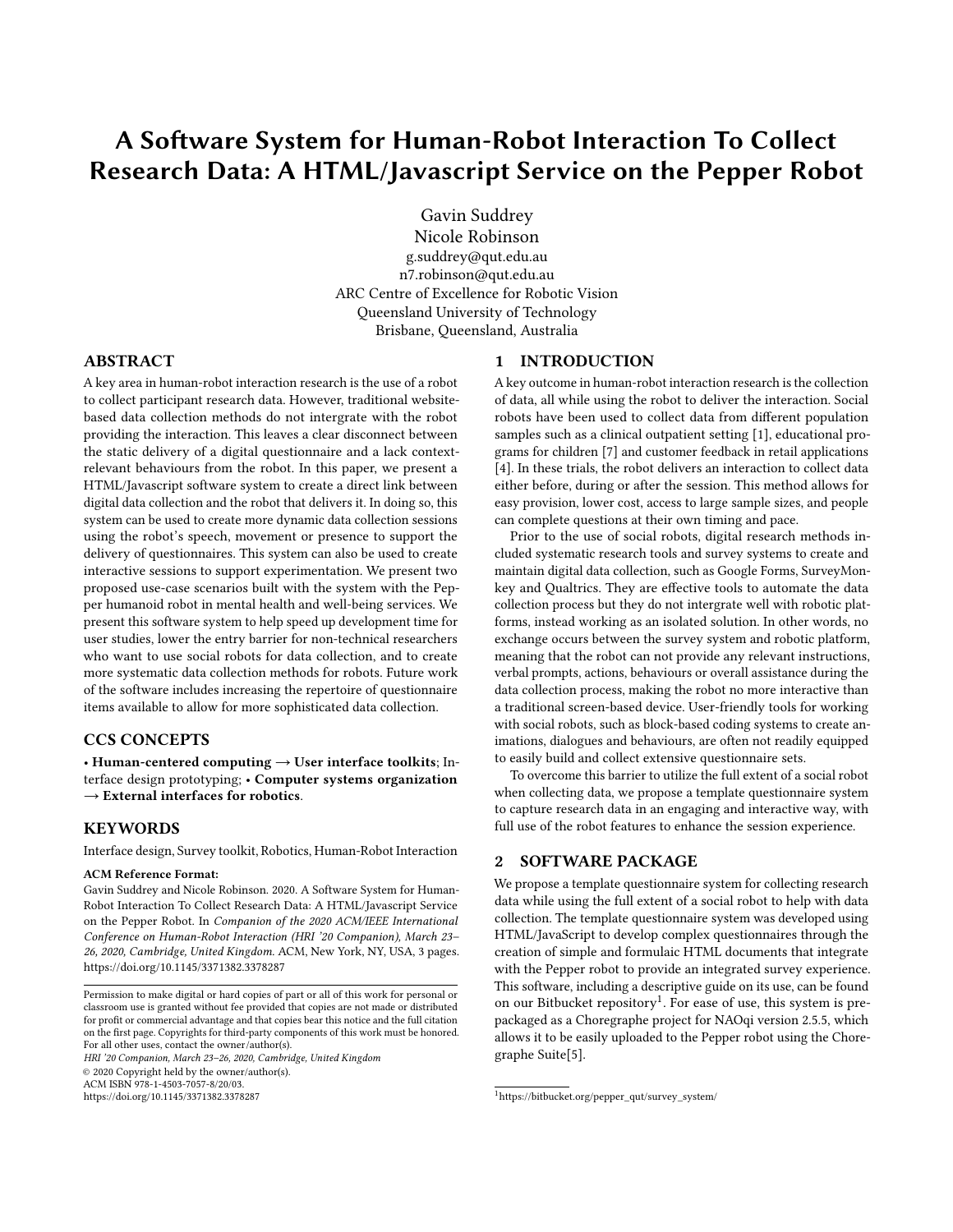## 2.1 Content Delivery

Content is delivered through a combination of dialog windows displayed on a touch screen interface attached to the robot, and spoken instructions from the robot. This flexibility provides a large number of mechanisms for designing a robot interaction that integrates with the collection of data. Different combinations and selections of elements can be combined to create robot behaviours that focus on data collection while also using different communicative features during the process, such as verbal speech, gesturing, body movements, touch, social gaze or emotion recognition [\[3,](#page-2-5) [6\]](#page-2-6).

#### 2.2 Common Questionnaire Elements (QE)

Here we provide a list of common questionnaire elements involved in survey-related research that can be easily created using our survey tools. Survey items that can be implemented into questionnairebased research in a consistent and systematic format include:

- (1) Date and Time: Specific times or dates. Examples: experiment date or timeline follow-back.
- (2) Radio Buttons: Select one answer from a defined answer set. Examples include gender and income bracket.
- (3) Checkboxes: Enter multiple answers from a defined list of responses. Examples include likes or preferences.
- (4) Image Choice: Select one or more images from a defined list of images. Examples include a visual quiz or A/B testing.
- (5) Dropdown: Select one answer from a dropdown list. Examples: occupation or referral method.
- (6) Rating/Matrix scales: Answer one item in a row of items using the same column choices. Examples: A set of ratings from 0 to 10 for evaluation questions.
- (7) Sliders: Rate a question or statement by using an interactive slider. Examples: Overall experience
- (8) Single and multi-line textboxes. Examples: Contact information, email, participant code.

Importantly, by leveraging the flexibility of HTML and JavaScript, researchers are not just limited to these core elements, but are empowered to implement survey elements that are tailored to their specific research needs, such as timing questions, page timers or even mini-games. Further capability is possible by integrating additional behaviours on-board the robot that can be exposed to the survey system. For example, the ability to send survey results as a formatted document to a printer.

## 2.3 Data Recording

Data entered by each participant is stored on the robot by a background service running on the robot when the user concludes their interaction. This data is stored in a JSON formatted file with randomised and unique identifier. This file encodes both their responses to the questionnaire, the time in seconds taken to complete the interaction, as well as at what point the interaction ended. For purposes of completeness, the system also creates records for sessions terminated prematurely noting the time and exit point.

# 3 EXAMPLE USE CASE STUDIES OF ROBOT APPLICATIONS: A FOCUS ON WELL-BEING

In this section, we describe two use-case scenarios in which the Pepper humanoid robot can be used as a data collection or delivery method using the software solution in a human-robot interaction scenario. The two example use cases below have not been formally used in research trials to date.

## 3.1 Peppers Well-being Check-in: Data Collection

In this case, Pepper can be designed to collect the Depression, Anxiety and Stress Scale (DASS-21) by [\[2\]](#page-2-7). This required individuals to read each statement and select a number (0-4) that indicates how much the statement applied to them over the past week (QE6). A total score can then be calculated to indicate to what level of severity the individual resides in each category.

# 3.2 Peppers Well-being Technique: Experimentation

In this case, Pepper can be designed to deliver a brief emotionregulation session. Each session commenced with the robot introducing itself, asking people to enter their name (QE8), and rate their current feeling on a series of images (QE4). They were asked to confirm they are interested to hear more information (QE2), listened to information about human emotions, and used an interactive image matrix to reveal information about emotions (Q4), followed by a slider reveal for similar emotions (QE7). Afterwards, the robot discussed emotional energy, and provided guided breathing exercise using both short and longer breaths with a visual guide (Javascript). Lastly, a final rating of their current feeling on a series of images (QE4) was provided, followed by a randomised goodbye statement.

## 4 RELIABILITY

This software system has been utilized as the foundation for several other field trials which used the Pepper robot to collect participant data for research purposes. To date, this software system has facilitated the collection of 347 complete experimental data points for those trials with no known errors or corruption during data entry or extraction.

# 5 CONCLUSION AND FUTURE WORK

In this paper, we have presented a software system that uses HTML and Javascript to assist with the design and deployment of robot experimentation with a key focus on data collection delivered by the robot. Software trials found that it was easy to use, quick to deploy and robust in practice. This emergent framework becomes a basis for further development with additional tools further developed dependant on data collection needs.

#### ACKNOWLEDGMENT

These authors were supported by a Research Grant from the State of Queensland acting through the Department of Science, Information Technology and Innovation. Professor Daniel Johnson and Dr Jo Mitchell advised on the content in the 'Peppers Well-being Technique' application.